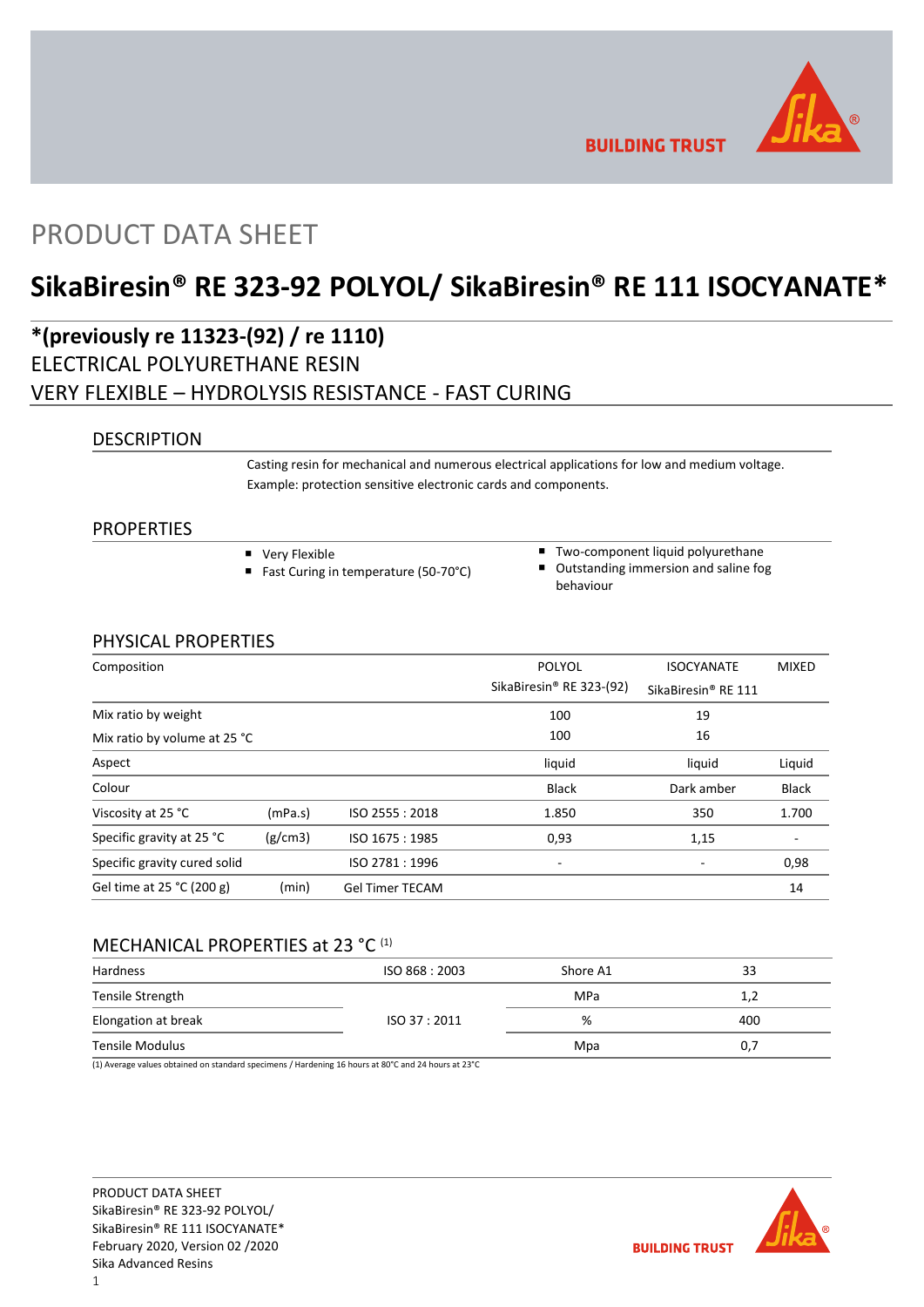### THERMAL AND SPECIFIC PROPERTIES (1)

| Working temperature                                      | $\overline{a}$            | °C               | $-60$ to $+100$  |
|----------------------------------------------------------|---------------------------|------------------|------------------|
| Maximum working temperature<br>(1000 hrs)                |                           | °C               | 105              |
| Thermal conductivity                                     | EN 993-15                 | W/m.K            | 0,20             |
| Glass transition temperature (Tg)                        | ISO 11359 : 1999          | °C               | $< -50$          |
| Coefficient of thermal expansion (CTE)<br>[-30 to +80]°C | ISO 11359: 1999           | $10^{-6} K^{-1}$ | 300              |
| Auto-extinguishing                                       | ISO 3795:1990 - FMVSS 302 | compliant        | $3 \, \text{mm}$ |
| Water absorption $(23^{\circ}C - 24$ Hours)              | ISO 62:1999               | %                | 0,3              |
| Directive 2015/863/EU (ROHS) (2)                         |                           | -                | Conform          |

(1) Average values obtained on standard specimens / Hardening 16 hours at 80°C and 24 hours at 23°C.

(2) European directive on the restriction of the use of certain hazardous substances electrical and electronic equipment.

### DIELECTRIC AND INSULATING PROPERTIES at 23°C **(1)**

| Dielectric strength (50 Hz - 1 mm)             | CEI 60243-1 E2: 1998 | kV/mm        | ۰            |
|------------------------------------------------|----------------------|--------------|--------------|
| Dielectric constant $\epsilon$ (30 kHz) – 40°C | CEI 60250 : 1969     | -            | > 2.5        |
| Dielectric constant $\epsilon$ (30 kHz) +25°C  | CEI 60250 : 1969     | -            | 3,5          |
| Dielectric constant $\epsilon$ (30 kHz) +85°C  | CEI 60250 : 1969     | -            | < 4.5        |
| Dissipation factor tan $\delta$ (100 Hz)       | CEI 60250 : 1969     | ۰            | 0,02         |
| Volume resistivity (1.000 V)                   | CEI 60093 E2:1980    | $\Omega$ .cm | $1.10^{+14}$ |

(1) Average values obtained on standard specimens / Hardening 16 hours at 80°C and 24 hours at 23°C

### PROCESSING

- Before use ISOCYANATE SikaBiresin® RE 111 check carefully the absence of crystallisation or dimerization on each package
	- Solid particle presence
	- Cloudy liquid
- In case of crystallization or dimerization, the product must be placed in an oven at 60°C until complete decrystallization (16 hours maximum). Rehomogenize and return to room temperature. After shaking the product into the package, the product is not clear, DO NOT USE THE PRODUCT.
- Setting may be observed on the polyol. In that case, it is necessary to mix the POLYOL part until both colour and aspect become homogeneous. This is not harmful for the product quality.
- Both parts (POLYOL and ISOCYANATE) have to be mixed at a temperature higher than 18°C according to the mix ratio indicated on the technical datasheet. Before casting check that parts or moulds are free of any trace of moisture

### HANDLING PRECAUTIONS

Normal health and safety precautions should be observed when handling these products :

- **Ensure good ventilation.**
- Wear gloves, glasses and protective clothes.

For further information, please consult the Safety Data Sheets.

### STORAGE CONDITIONS

Shelf life is 12 months for the POLYOL and 12 months for ISOCYANATE in a dry place and in their original unopened containers at a temperature between 15 to 25°C. Any open can must be tightly closed under dry inert gas (dry air, nitrogen, etc…). Shipping temperature for polyol and isocyanate -18°C/ + 40°C: 9 days Conditions for using material after reception for polyol and isocyanate: 48 hours at room temperature close to the dispensing machine Caution: colours of the product may change after long ageing, material needs to be gently stirred before use.

PRODUCT DATA SHEET SikaBiresin® RE 323-92 POLYOL/ SikaBiresin® RE 111 ISOCYANATE\* February 2020, Version 02 /2020 Sika Advanced Resins

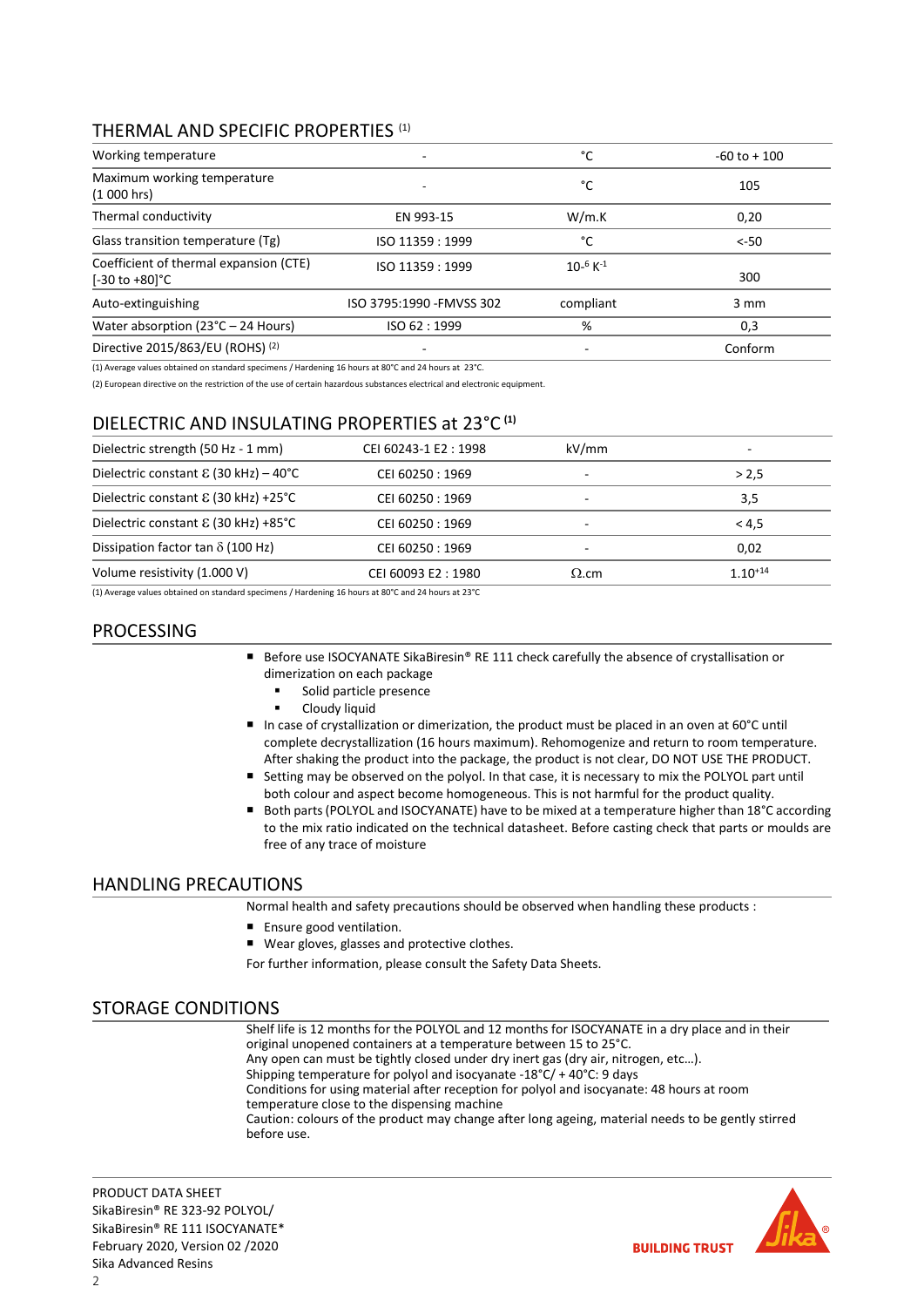Packaging information on request, please contact your local sales representative or find your local contact on [www.sikaadvancedresins.com](http://www.sikaadvancedresins.com/)

### FURTHER INFORMATION

The information herein is offered for general guidance only. Advice on specific applications is available on request from the Technical Department of Sika Advanced Resins. Copies of the following publications are available on request: Safety Data Sheets.

#### VALUE BASES

All technical data stated in this Product Data Sheet are based on laboratory tests. Actual measured data may vary due to circumstances beyond our control.

### HEALTH AND SAFETY INFORMATION

For information and advice regarding transportation, handling, storage and disposal of chemical products, users shall refer to the actual Safety Data Sheets containing physical, ecological, toxicological and other safety-related data.

### LEGAL NOTICE

The information, and, in particular, the recommendations relating to the application and end-use of Sika products, are given in good faith based on Sika's current knowledge and experience of the products when properly stored, handled and applied under normal conditions in accordance with Sika's recommendations. In practice, the differences in materials, substrates and actual site conditions are such that no warranty in respect of merchantability or of fitness for a particular purpose, nor any liability arising out of any legal relationship whatsoever, can be inferred either from this information, or from any written recommendations, or from any other advice offered. The user of the product must test the product's suitability for the intended application and purpose. Sika reserves the right to change the properties of its products. The proprietary rights of third parties must be observed. All orders are accepted subject to our current terms of sale and delivery. Users must always refer to the most recent issue of the local Product Data Sheet for the product concerned, copies of which will be supplied on request.